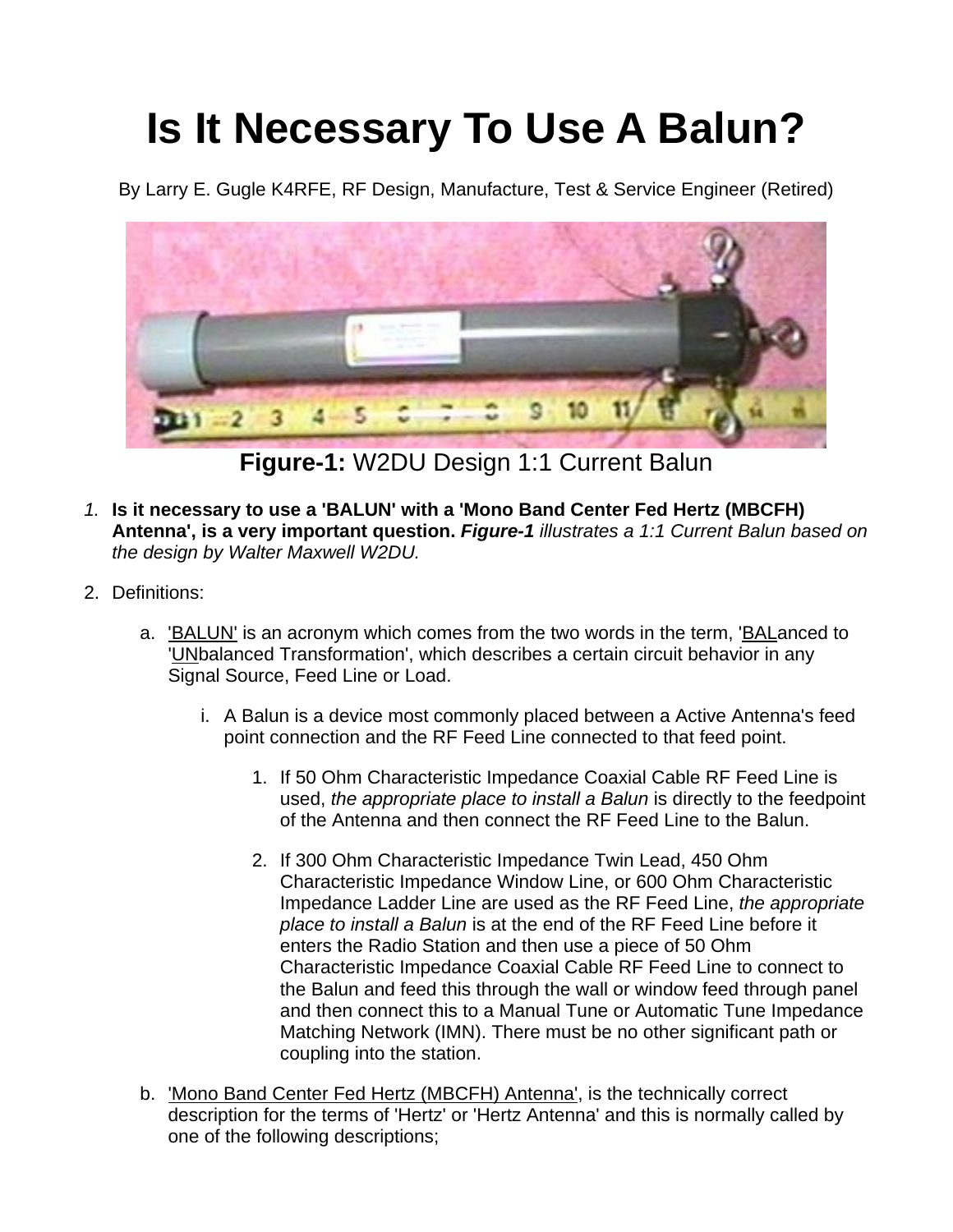- 1. 'Dipole' or 'Dipole Antenna'.
- 2. 'Doublet' or 'Doublet Antenna'.
- 3. 'Ungrounded' or 'Ungrounded Antenna'.
- 4. 'Half-Wave' or 'Half-Wave Antenna'.
- c. The **'Basic Hertz Antenna'** is a single wire fed at the center, with a wire length equal to approximately  $\frac{1}{2}$  of the wavelength (1/2  $\lambda$ ) of the RF Alternating Current (AC) signal to be transmitted.
	- i. In the remainder of this document, the terms 'Dipole' or 'Dipole Antenna' will be used rather than the terms 'Hertz' or 'Hertz Antenna'.
	- ii. A Dipole Antenna may be mounted in any of the following three configurations:
		- 1. Horizontal
			- a. The center and the ends of the single wire are parallel to the Earth's surface and are normally equal distance above it.
		- 2. Inverted-'V'
			- a. The center of the single wire is higher above the Earth's surface then the ends of the single wire, which are at equal heights closer to the Earth's surface then the center, so the wire looks like the letter 'V' upside down or inverted.
		- 3. Slanting (Sloping)
			- a. One end of the single wire is higher above the Earth's surface than the other end of the single wire which is closer to the Earth's surface.
- 3. *The decision whether or not to use a BALUN on a Dipole is a Personal Choice!*

## *a. What does a Balun do for a Dipole Antenna?*

- i. It provides a *Predictable Radiation and Reception pattern*!
- ii. It provides *Common Mode Current (CMC) Suppression*!
- iii. It provides a *Fixed Ratio of Impedance Transformation (1:1, 4:1, 6:1, 9:1 12:1 etc)*!
- 4. *The remainder of this document will provide enough basic information to make an informed decision, whether to use or not to use a Balun and obtain its benefits***.**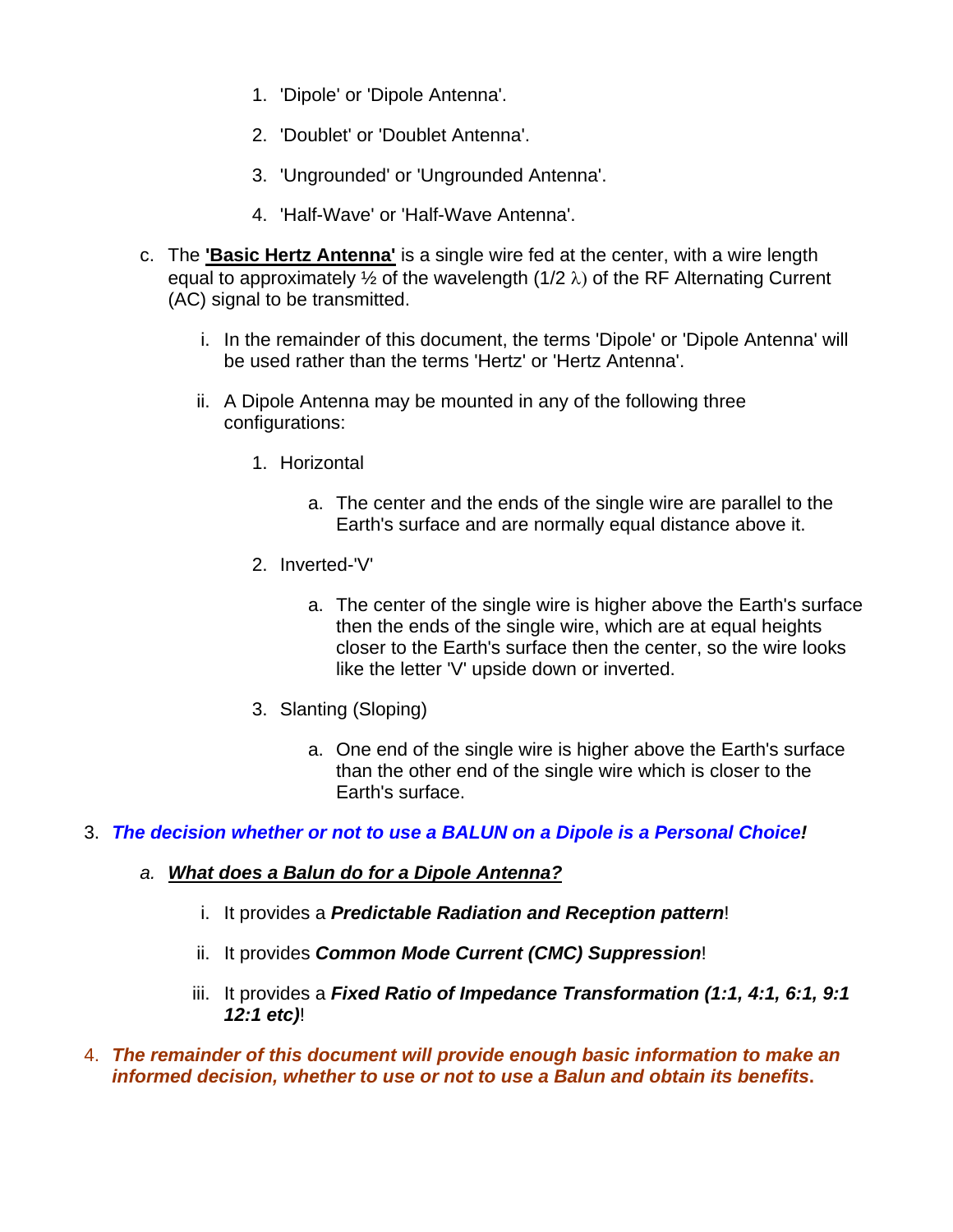- 5. Most Radio Frequency Communication-Electronics Equipment (**RFCEE**) deal with 'Two-Conductor' Signal Sources, Feed Lines, and Loads.
	- a. Any 'Two-Conductor' Signal Source, Feed Line and Load, operating in an 'ideal' fashion, will have exactly 'Equal' and 'Opposite' Currents flowing through each of the conductors. Current flowing in one direction on one conductor will be matched or duplicated by an exactly 'Equal' current flowing in the opposite direction on the other conductor at any instant of time.
	- b. Examples of Two-Conductor Signal Sources, Feed Lines and Loads:
		- i. Signal Sources
			- 1. The Transmitter stage of a Transceiver during transmission.
			- 2. An Active Antenna during reception.
		- ii. Feed Lines
			- 1. 'Unbalanced' Two-Conductor 50 Ohm Characteristic Impedance Coaxial Cable during Transmit and Receive.
			- 2. 'Balanced' Two-Conductor 300 Ohms Characteristic Impedance Ribbon Line during Transmit and Receive.
			- 3. 'Balanced' Two-Conductor 450 Ohms Characteristic Impedance Window Line during Transmit and Receive.
			- 4. 'Balanced' Two-Conductor 600 Ohms Characteristic Impedance Ladder Line during Transmit and Receive.
		- iii. Loads
			- 1. An Active Antenna during transmission.
			- 2. The Receiver Stage of a Transceiver during reception.
- 6. If the RF Alternating Current (**RFAC**) flowing on either of the two conductors, *is not* 'Equal' and 'Opposite' in a Two-Conductor RF Feed Line system, it will 'Radiate' and 'Receive' unwanted signals.
	- a. This is true no matter how good a shield is, or how many layers of shielding a cable has.
	- b. In a perfect system even the inside of the grounded shield of a Coaxial Cable RF Feed Line has the same current as the center conductor.
- *7.* The difference between ideally operating 'Unbalanced' and 'Balanced' Feed Lines lies in *'System Voltages'*, rather than the System Currents. *Balance is referenced to voltage, not current, in an ideal system.*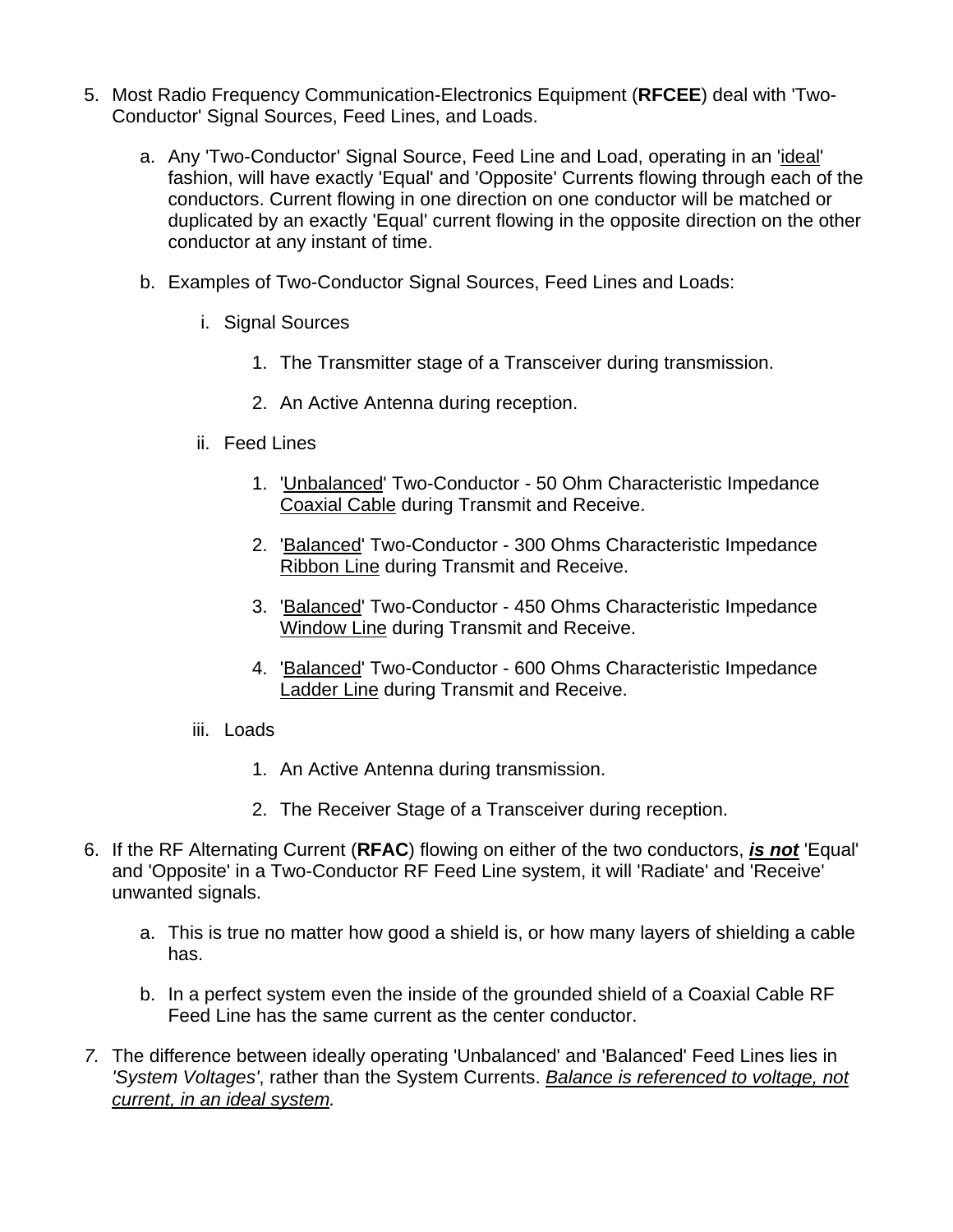- 8. A 'Unbalanced' **50 Ohm** Characteristic Impedance Coaxial Cable RF Feed Line has significantly different voltage from each conductor to ground.
	- a. In a 'Perfectly' working 'unbalanced' 50 Ohm Characteristic Impedance Coaxial Cable RF Feed Line, the amount of voltage unbalance is infinite. One conductor (the shield) has zero voltage to the outside world, even while currents are equal and opposite.
		- i. No matter how we feed or connect a Coaxial Cable RF Feed Line, all current on the CENTER Conductor must always be balanced and matched by an equal and opposite current on the INSIDE of the innermost shield.
		- ii. If the two conductors of the load or source do not carry equal currents, some current will flow in a loop through the ground or along the OUTSIDE of the shield.
		- iii. The outside of the shield or shields is isolated by the skin effect in the conductor wall. At Radio Frequencies (RF) the 'outside of the shield' can be treated as an *'independent third conductor'* connected to the 'inside of the shield' at the ends of the RF Coaxial Feed Line.
- 9. A 'Balanced' **300-Ohm** characteristic impedance Twin Lead, **450-Ohm** characteristic impedance Window Line, or **600-Ohm** characteristic impedance Ladder Line, 'Perfectly' operating will have equal and opposite voltages, as well as equal and opposite currents, all along the length of the line.
	- a. Any difference in opposing voltages along the line can cause the line to radiate, since that often means currents will become unbalanced.
	- b. All operating balanced lines are surrounded by an external magnetic and electric fields. This effect is caused by the necessary separation of conductors in the line.
	- c. **To minimize induced noise (interference) to balanced lines, they should be** *'twisted' or 'transposed'* **at fractional wavelength intervals. If you look at older open-wire telephone or signaling lines, they are periodically transposed.**
	- d. *Twisting or transposing the RF Feed Line minimizes the effect of induced noise from external sources by allowing the noise to be equally induced in each conductor thus taking advantage of common mode rejection of the balanced line circuit. With out twisting or transposing, the two wires are naturally at different distances from any noise source and thus receive different values of induced noise*.
- 10. The portion of RF Alternating Current (RFAC) flowing that *is equal* in amount and opposite in phase on any type of RF Feed Line is called the '*Differential Mode Current (DMC)*'.
	- a. Differential Mode Current (DMC) operation, is the *normal desired method of operating a RF Feed Line, and it has impedance*. RF Feed Lines are designed and specified with a certain Characteristic Impedance Value (electronic symbol 'Zo'). This 'Zo' Value is established by the ratio of distributed inductance and capacitance in the RF Feed Line.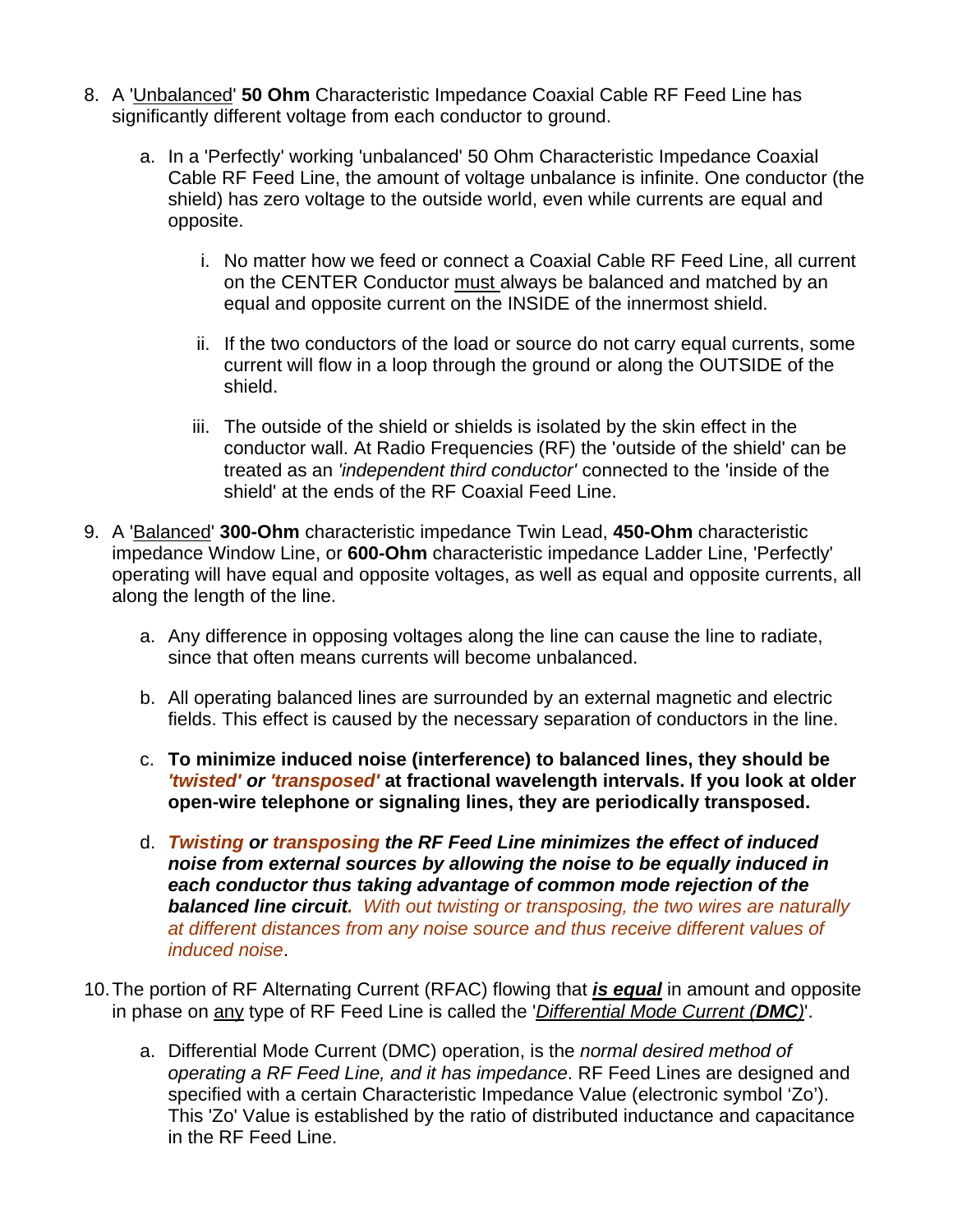- i. This is the 'Zo' which is referenced in the data specification sheets and is referred to as 50-Ohm, 75-Ohm, 300-Ohm, 450-Ohm, or 600-Ohm 'Zo'.
- ii. This 'Zo' Value, if applied as a resistance across the line at the far end, would make voltage and current uniform along the line (except for the small normal power loss with distance).
- iii. Because this 'Zo' Value relates directly to opposite flowing currents in each conductor, it is called DMC, because it deals with the 'across conductor' or 'between conductor' characteristics.
- iv. A conventional two-conductor RF Feed Line, even if one conductor is called the 'shield', it must have exactly equal and opposite flowing currents into each conductor at each end. Without equal and opposite DMC flowing at every point in a RF Feed Line, the line will radiate and receive signals.
- v. A RF Feed Line with purely DMC operation would never radiate or receive unwanted energy.
- vi. This 'Zo' Value is different than the 'Common Mode Impedance (CMC)'.
- 11. The portion of current that *is not equal* in amount and opposite in phase on any RF Feed Line is known as 'Parallel Current' or '*Common Mode Current (CMC)*'.
	- a. CMC is the portion of conductor currents not matched by exactly equal an opposite magnitude currents.
	- b. This is the portion of total current responsible for a Feed Line behaving like a single wire line.
	- c. CMC is most commonly caused by improper RF Feed Line installation or Antenna Design. The RF Feed Line, in effect, behaves like two very different RF Feed Lines connected to the Antenna and Equipment at the same time.
- 12. Most RF Feed Lines fall somewhere short of perfect examples, but the closer to perfect, the less energy lost as unwanted radiation.
	- a. Perfection also means that the RF Feed Line does not pick up unwanted signals and noise, and Radio Frequency Interference (**RFI)** will not appear on equipment near the transmitter unless it is from Antenna or Equipment radiation.
	- b. In short, your Antenna becomes the point of most signal radiation and reception.
	- c. Most of us want the Antenna to be an Antenna, and the RF Feed Line NOT to be an Antenna, which often runs near computers, radios, TV sets, and noise sources!
- 13. Most of us are familiar with the terms '*Radio Frequency Interference (RFI*)' or also called '*RF in the shack*'.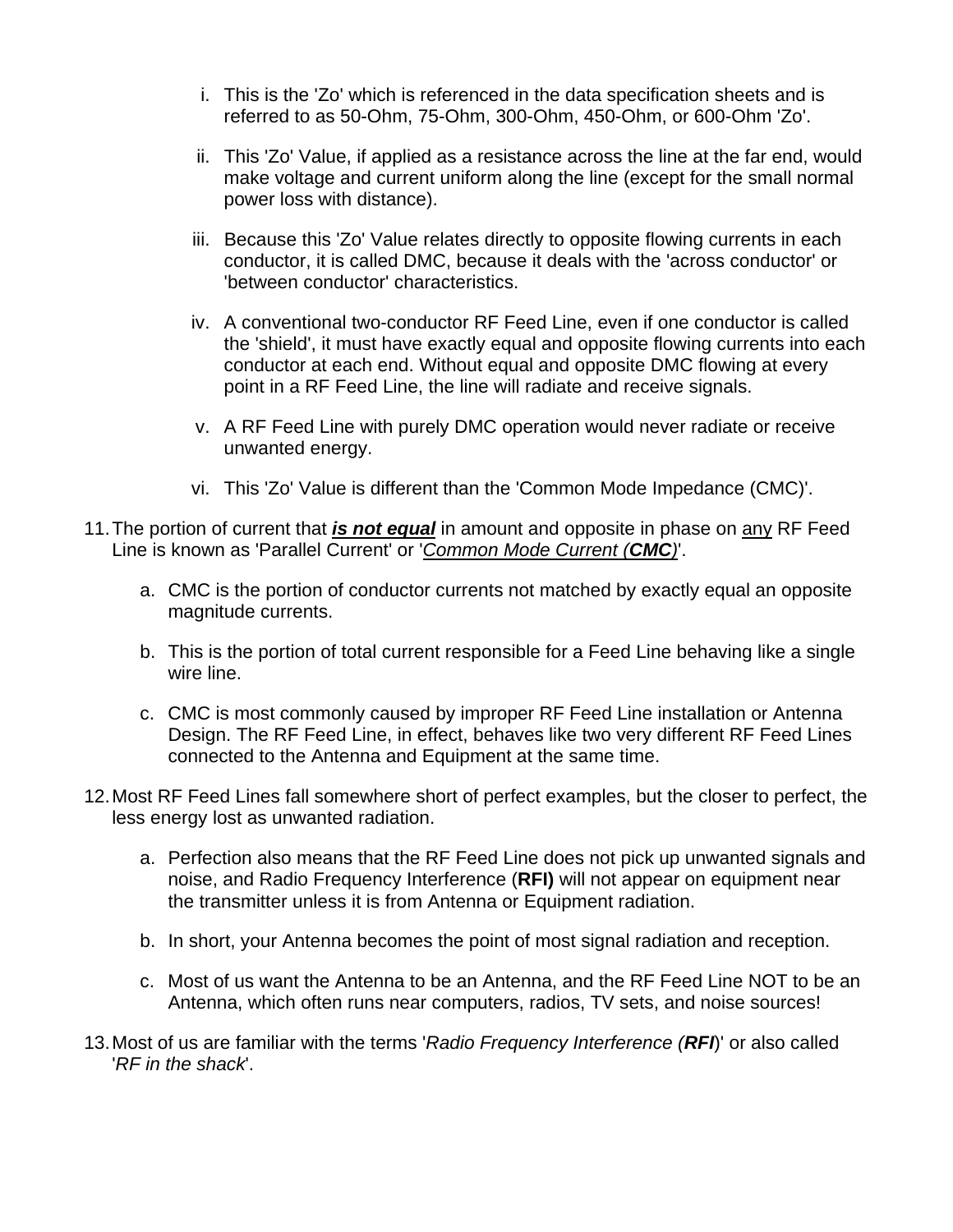- a. Severe problems have obvious symptoms. We might get an RF burn when we touch a panel or knob. There may be odd equipment behavior such as transmit audio distortion, equipment lock-up, or erratic CW keying.
- b. Lesser problems, on the other hand, are often not very obvious.
- c. Unwanted coupling can carry noise back to the Antenna, and we might assume the noise is normal and unavoidable.
- d. Unwanted RF currents also waste power that otherwise would be transmitted or received as a useful signal, and we probably wouldn't know the extent to which it is actually occurring.
- 14. Antenna site selection, and space limitations can force us to install Antennas close to the station operating position.
	- a. When Antennas and the operating position are less than ½ wavelength apart, normal Antenna radiation fields can couple large amounts of energy directly into station wiring.
	- b. Other than moving the Antenna or operating position, the only cure might be tying equipment and wiring grounds together with the shortest leads possible and using an artificial (counterpoise) ground system at or near the operating position.
	- c. In other cases Antenna design might create a problem. One example is an Antenna intentionally worked against a poor ground, such as a longwire or vertical with a small radial system. RF Alternating Current exciting the Antenna might be finding a ground path through the Feed Line to station equipment and wiring. Once the unwanted RF current gets in to the station equipment, it can cause voltage differences between equipment and other things in the room. This can cause severe RFI and even RF burns. These are the cases where a properly installed Antenna Current Balun is beneficial.
- 15. As with Differential Mode Impedance (**DMI**) operation across the Feed Line conductors, parallel or Common Mode operation has impedance to 'ground', to other objects around the RF Feed Line, and to other points in the system. It is often useful to consider this the system impedance when fed like a longwire. Common mode voltage differences along the line cause current to flow, and the Common Mode Impedance (**CMI**) determines current flowing in that mode. The voltage that causes CMC almost always appears at the Antenna, since that is where major balanced to unbalanced transitions occur.
	- *a.* Reducing unwanted CMC can be accomplished by use of a properly designed *'Current Balun'*, which inserts a large amount of CMI in series with the RF Feed Line without causing unwanted changes to DMC operation.
		- *i. Do NOT use a 'Voltage Balun'.*
			- 1. A Voltage Baluns always try to force the output conductors to equal voltages, which means currents, can be far from even and this almost certainly guarantees some RF Feed Line radiation or reception, causing RFI, because there are very few 'perfectly balanced' loads.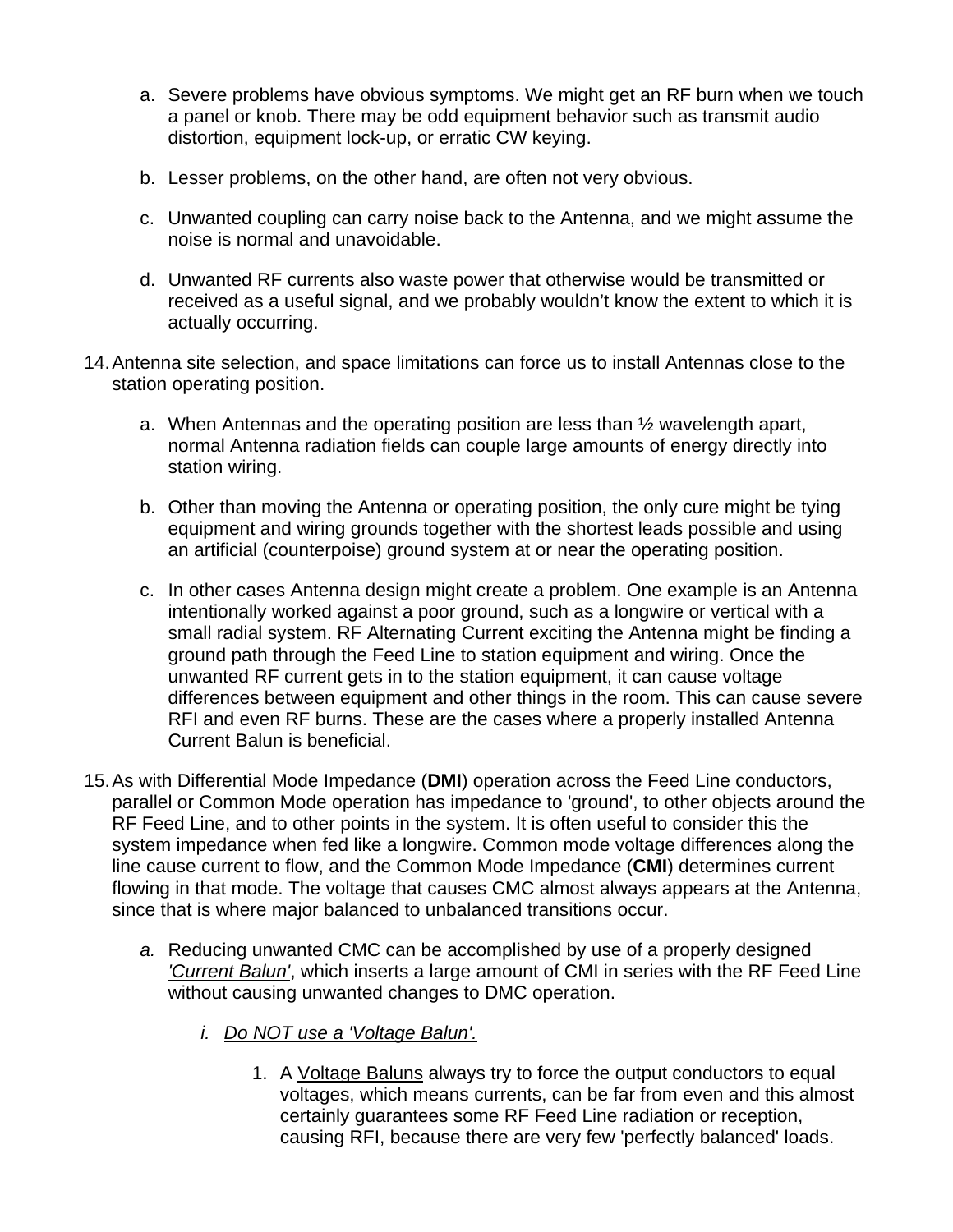- b. The combination of proper grounding and high substantially increased CMI, provided by a Current Balun, the CMC on the RF Feed Line will be greatly decreased to immeasurable or unnoticeable values.
- 16. The terms **'Current Balun', 'Choke Balun'** and **'Isolator Balun'** are all interchangeable terms for the same basic device. The definitions are:
	- a. It is called a **'Current Balun'** because it *'Supplies Equal and Opposite Currents'*  to each output conductor regardless of load characteristics.
	- b. It is called a **'Choke Balun'** because it *'Chokes Off' unwanted Common Mode Current (CMC)'* paths along a Feed Line.
	- c. It is called a **'Isolator Balun'** because it *'Isolates' Common Mode Current (CMC')* paths along a Feed Line.
- 17. A Current Balun allows the output voltages, with respect to 'ground' or outside world, to float to any value required to provide 'Equal' and 'Opposite' flowing currents to each RF Feed Line conductor ensuring proper operation.
	- a. In essence, it is a universal device that could be used with either 'Balanced' or 'Unbalanced' RF Feed Lines equally well.
	- b. They isolate the device connected at one end from the device connected at the other end.
	- c. They can also be used as broadband phase-invertors.
	- d. To be the most effective a Current Balun must be located outside the station, before unwanted currents get near station wiring.
	- e. If a 50 Ohm 'Zo' Coaxial Cable RF Feed Line is used, *the best appropriate place to install a Current Balun directly to the feedpoint of the Antenna* and then connect the RF Feed Line to the Current Balun.
	- f. If 300 Ohm Characteristic Impedance Twin Lead, 450 Ohm Characteristic Impedance Window Line, or 600 Ohm Characteristic Impedance Ladder Line are used as the RF Feed Line, *the appropriate place to install a Balun is at the end of the RF Feed Line before it enters the Radio Station* and then use a piece of 50 Ohm Characteristic Impedance Coaxial Cable RF Feed Line to connect to the Balun and feed this through the wall or window feed through panel and then connect this to a Manual Tune or Automatic Tune Impedance Matching Network (**IMN**). There must be no other significant path or coupling into the station.
	- g. *A Balun and proper grounding will not be as effective when a troublesome RF Feed Line parallels another conductor for any distance. Current will simply be induced in the other conductor, and give us one more conductor to worry about.*
- 18. Most Current Baluns make the outside shield of a 50-Ohm characteristic impedance Coaxial Cable RF Feed Line connection, a high impedance while not disturbing the inside operation.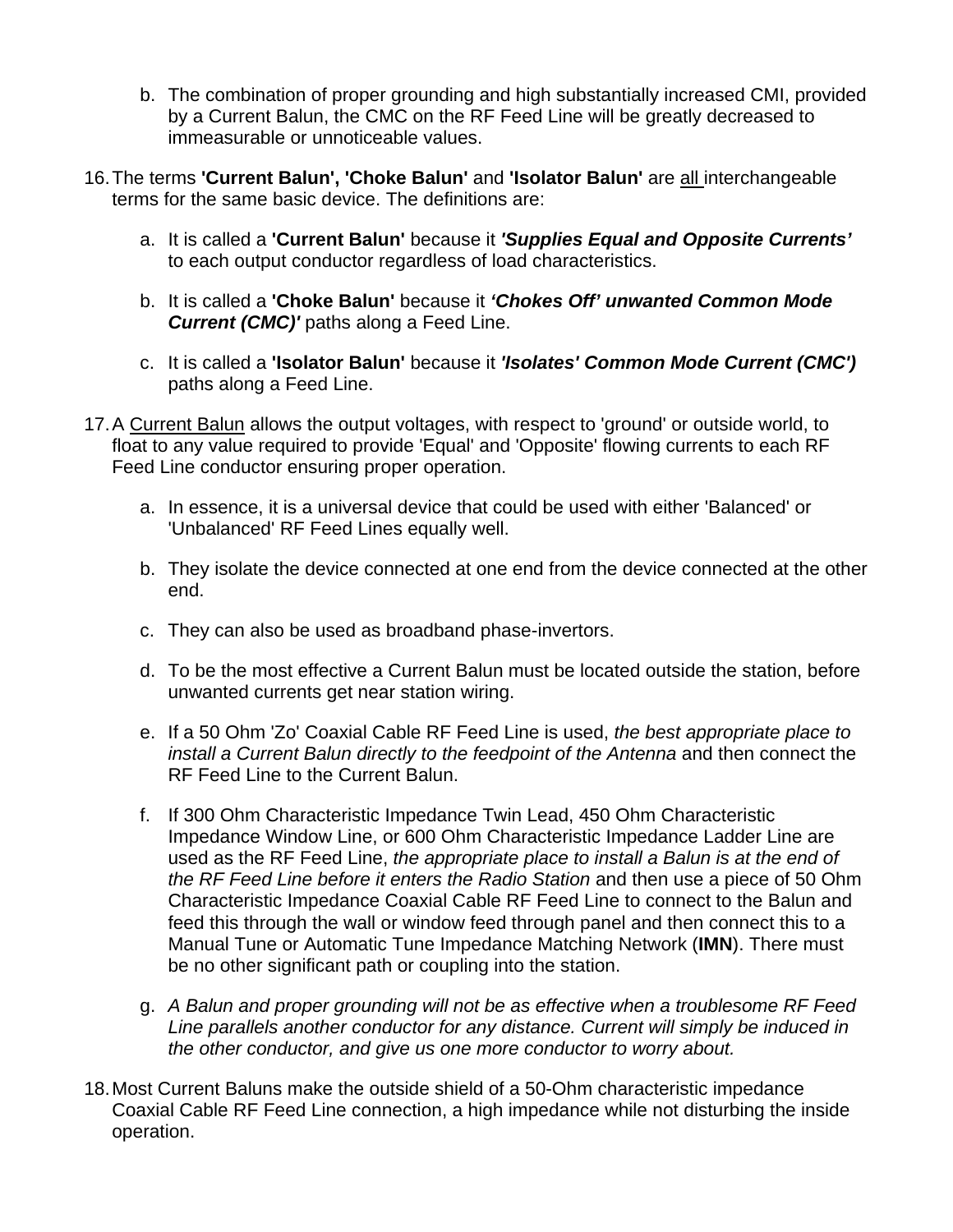- a. The shield's 'Outer' surface current is independent of the shield's 'Inner' surface current and the balanced center conductor current.
- b. The outside of the shield can easily pick up currents by passing too closely to an operating Antenna. It will also radiate when excited with time-varying currents from an improper load or source.
- 19. A common 'Rule-of-Thumb' to determine the amount of Balun Common Mode Impedance (CMI) needed to reduce RF Feed Line CMC is 'one hundred-to-one'. Using this guideline, 5000-Ohms of CMI is enough for a 50-Ohm Characteristic Impedance RF Feed Line. *Unfortunately this rule isn't always correct. The Balun Common Mode Impedance (CMI) requirement can be nearly any value, depending on the system.* Isolation or **choking impedance is not tied to RF Feed Line impedance or SWR, but rather the voltage exciting the RF Feed Line and the system CMI and in most cases we want to have the highest possible CMI.**



Fig. 1 - Classic response pattern of a halfwavelength dipole in free space. The concentric-circle scale is indicated in decibels down, relative to the response in a broadside. direction from the axis of the dipole. The outer scale shows degrees of departure from one broadside direction. The axis of the conductor is common with the line between the 90° and 270° outer-scale markings.

Figure-1 Courtesy of the ARRL Antenna Book,  $13<sup>th</sup>$  Edition 1974, which shows the classic 'Figure Eight' radiation pattern of a half wave dipole in free space.